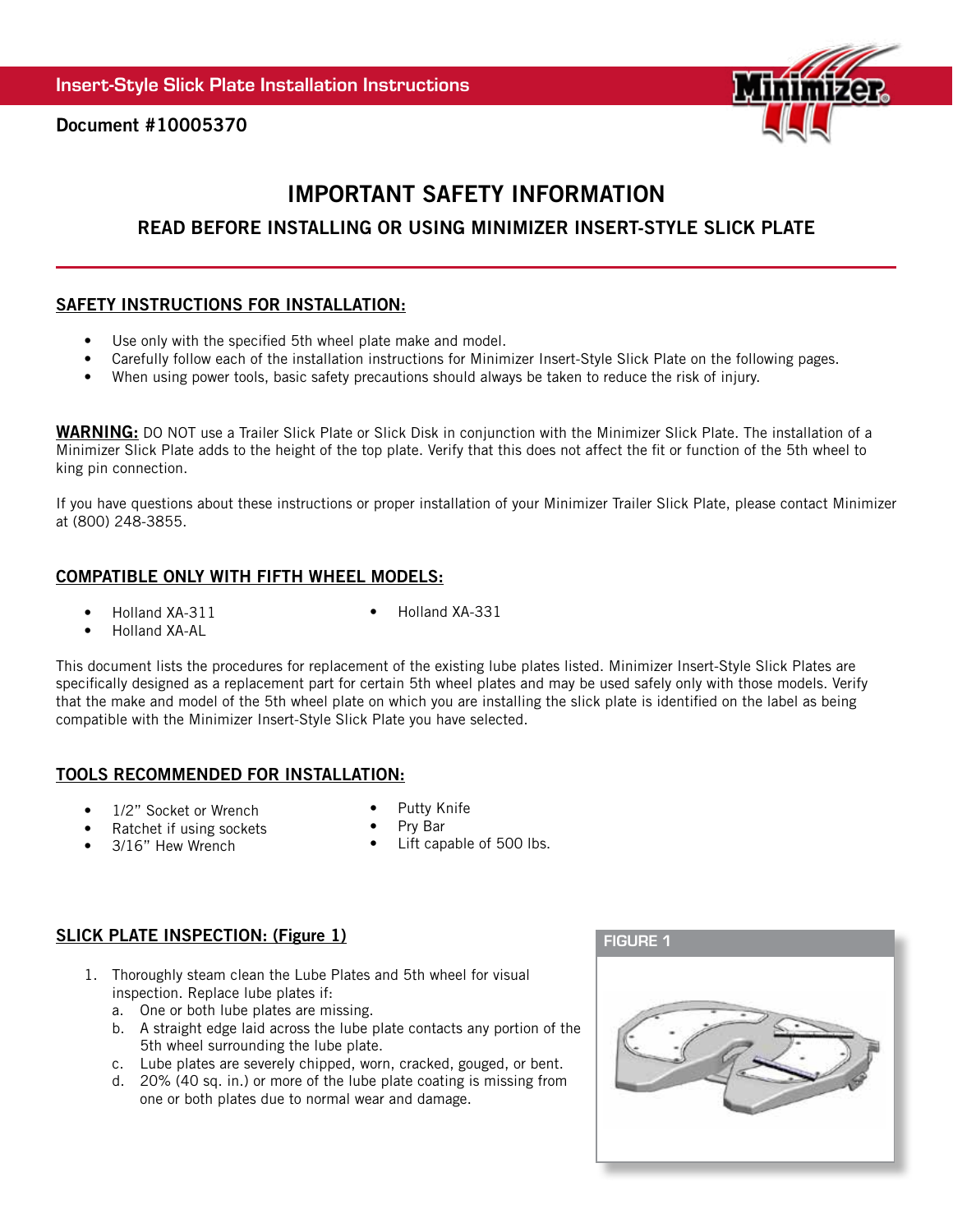# FIFTH WHEEL REMOVAL: (Figure 2)

It may not be necessary to remove the 5th wheel plate from the tractor depending on mounting style, cross members, etc. For most situations, removal of the 5th wheel plate is necessary to access the lube plate fasteners.

- 1. Remove bracket pin retention nuts and bolts from both sides of the 5th wheel top plate.
- 2. Using a pry bar, pull bracket retention pins out of the 5th wheel top plate.
- 3. Using a lifting device capable of lifting 500 lbs., remove the top plate from the mounting base. Place the 5th wheel on a flat, clean working area.

# HOLLAND LUBE PLATE REMOVAL: (Figure 3)

- 1. Remove and discard the 5/16" lock nuts that secure the lube plate.
- 2. Remove lube plates from the 5th wheel and discard.
- 3. Steam clean or use a putty knife to remove dirt, grease, debris, etc. from the 5th wheel top plate recess'.

NOTE: If steam cleaning, allow plate to dry or remove excess moisture with a rag.

# INSTALLATION PROCEDURE: (Figure 4)

- 1. Allow Minimizer Insert-Style Slick Plate to warm up to room temperature before installing.
- 2. Install the new Insert-Style Slick Plates into the recessed cavities. Make sure they are seated flat.
- 3. Install new 5/16" flat head screws and lock nuts provided with the kit. Tighten to 12 ft. lbs.

# RE-INSTALL FIFTH WHEEL PLATE: (Figure 5)

- 1. If the pivot pocket inserts get dislodged from the 5th wheel casting, clean the pocket area of casting and apply a strip of double face tape on the bottom of inserts. Install the pivot pocket inserts by pressing them down into the pockets.
- 2. Prior to reinstalling XA-331 and XA-231 5th wheel plates, lubricate lock parts and pivot points per the Owner's Manuals. (XL-FW484/XA-331) and (XL-FW492/XA231)
- 3. XA-311 and XA-AL 5th wheel plates do not require lubrication.
- 4. Using a lifting devise capable of lifting 500 lbs., reinstall the 5th wheel onto the tractor.
- 5. Install bracket pins through the 5th wheel casting and mounting base and secure by installing the bracket pin retention bolts and nuts. Torque fasteners to manufacturer's recommendations.
- 6. Check for free and proper articulation. Make sure 5th wheel does not bind.
- 7. Check operation of 5th wheel using Holland Kingpin Lock Tester TF-TLN-5001. Available from your local SAF-HOLLAND distributor.

## WARNING:

Failure to follow the procedures may cause death or serious injury. Prior to operation of the 5th wheel, confirm that the 5th wheel was properly installed. Failure to properly install the 5th wheel can adversely affect performance resulting in tractor/trailer separation which may result in death or serious injury.